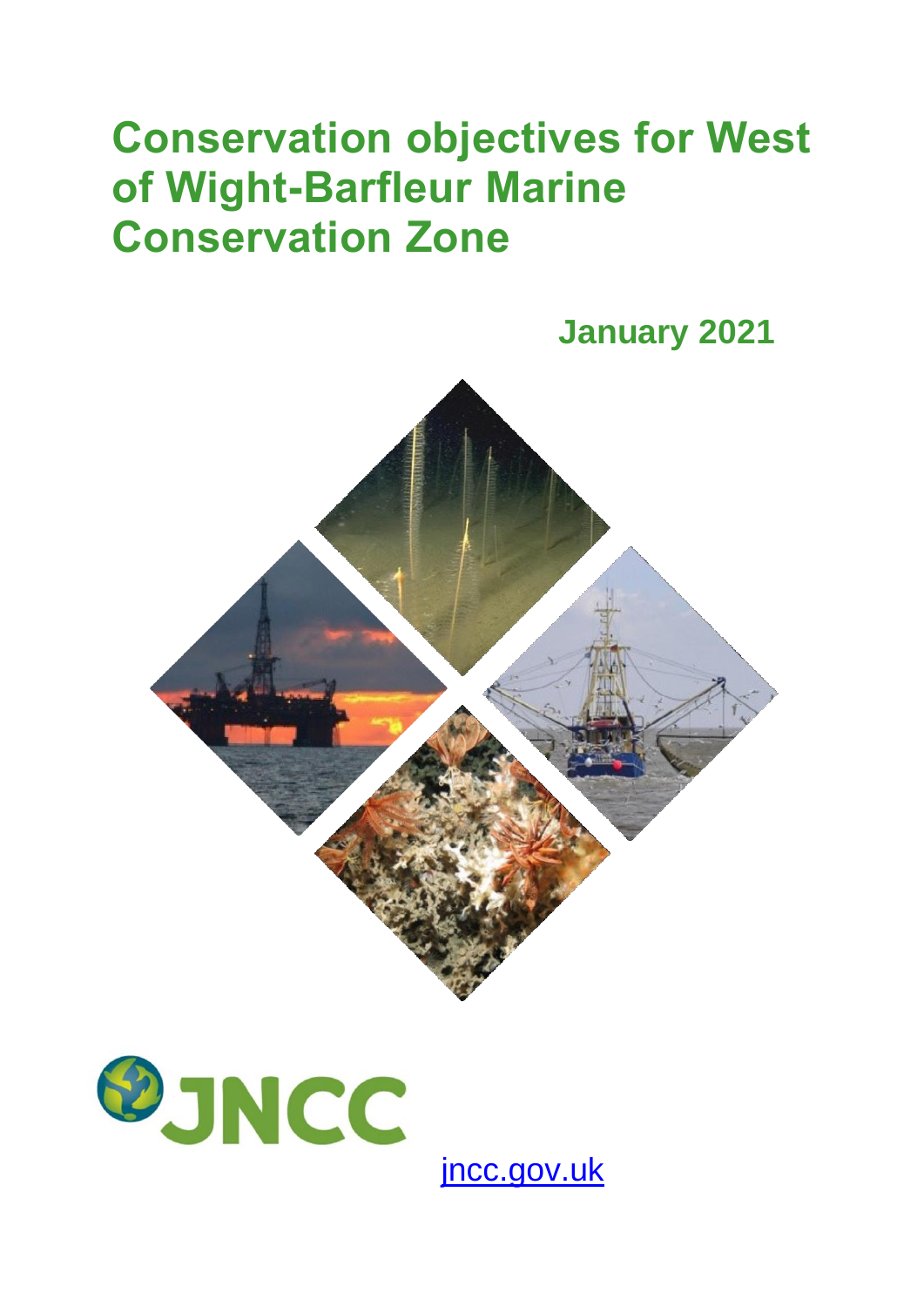## **What the conservation advice package includes**

The information provided in this document sets out the site's conservation objectives. This forms part of JNCC's formal conservation advice package for the site and must be read in conjunction with all parts of the package as listed below:

- [Background](https://hub.jncc.gov.uk/assets/fe2399b2-ea2e-40ed-be59-71f98a7a488f#WestofWightBarfleur-Background-V1.0.pdf) Document explaining where to find the advice package, JNCC's role in the provision of conservation advice, how the advice has been prepared, when to refer to it and how to apply it;
- Conservation Objectives setting out the broad ecological aims for the site (this document);
- [Statements](https://hub.jncc.gov.uk/assets/fe2399b2-ea2e-40ed-be59-71f98a7a488f#WestofWightBarfleur-ConservationStatements-V1.0.pdf) on:
	- $\circ$  the site's protected feature condition and General Management Approach;
	- o conservation benefits that the site can provide; and
	- o conservation measures needed to support achievement of the conservation objectives set for the site.
- [Supplementary Advice on Conservation Objectives](https://hub.jncc.gov.uk/assets/fe2399b2-ea2e-40ed-be59-71f98a7a488f#WestofWightBarfleur-SACO-V1.0.pdf) (SACO) providing more detailed and site-specific information on the conservation objectives:
- [Advice on Operations](https://hub.jncc.gov.uk/assets/fe2399b2-ea2e-40ed-be59-71f98a7a488f#WestofWightBarfleur-AdviceOnOperations-V1.0.xlsx) providing information on those human activities that, if taking place within or near the site, can impact it and present a risk to the achievement of the conservation objectives stated for the site.

The most up-to-date conservation advice for this site can be downloaded from the conservation advice tab in the [Site Information Centre](https://jncc.gov.uk/our-work/west-of-wight-barfleur-mpa/) (SIC) accessible on JNCC's website.

JNCC provide supplementary advice on the conservation objectives in the SACO document (see link in the box above). The SACO is essential reading to support interpretation of these conservation objectives set out below.